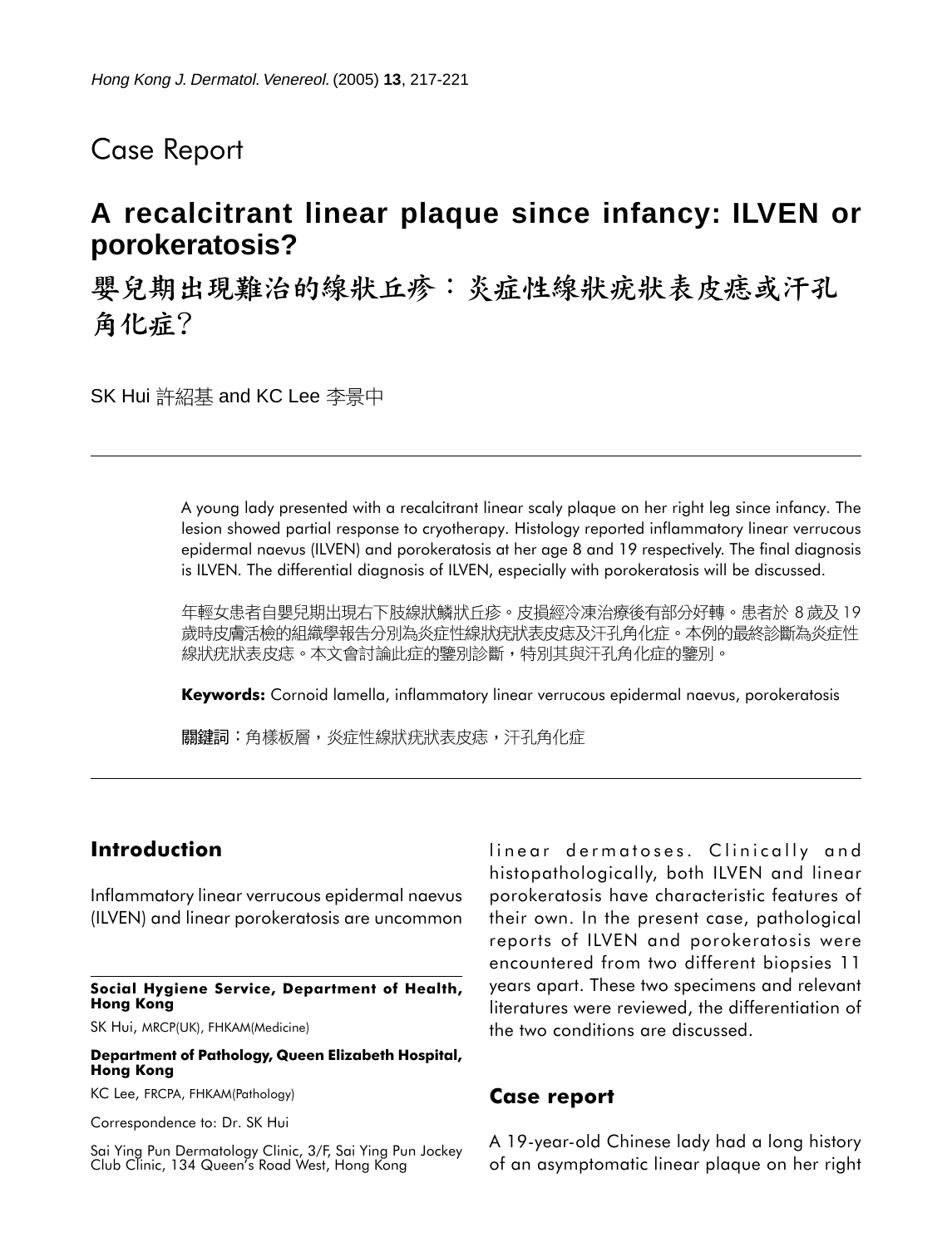lower limb. She first presented at aged 2 when the lesion was noted on her posterior right thigh. Subsequently, it extended to her buttock, right lower leg and foot till aged 5 (Figure 1). The patient enjoyed good general health and there was no family history of hereditary or congenital cutaneous disease. The clinical differential diagnoses were epidermal naevus, lichen striatus, linear porokeratosis and elastosis perforan serpinginosa. She was treated with cryotherapy but the lesion only partially improved. At age of 8, the first skin biopsy was performed and histopathology showed features compatible with ILVEN. Cryotherapy was continued, the lesions responded to treatment but then recurred later. The patient defaulted follow-up until she was 17. Examination showed a group of linear hyperkeratotic papules and plaques over her buttock, right posterior thigh and right foot. In some areas, the plaques are more psoriasiform (Figure 2). Residual linear hypo- and hyperpigmented marks were found on the course of the lesion, lying along the Blaschko's line from the right buttock to the right foot, which may represent the post-inflammatory pigmentation changes after cryotherapy. At age of 19, the patient was referred to plastic surgeon, offering her the possibility of surgical intervention, including skin graft. A second skin biopsy was performed with a pathological report of porokeratosis. In view of the considerations of porokeratosis, the patient was referred back to dermatologist for further assessment. Subsequently, the patient was reviewed clinically and the histology slides were reviewed.

Joined evaluation of the two skin biopsies concluded that the case was an ILVEN (Figure 3). In addition, cornoid lamellae were noted in these specimens (Figure 4). This porokeratosislike changes contributed to the previous histologic confusion to a porokeratosis.

The patient is currently under the care of dermatologist. The scaly lesions and the



**Figure 1.** A linear brownish scaly plaque extended from the right buttock to the right foot.



**Figure 2.** Psoriasiform plaques over the right foot, persisted since childhood.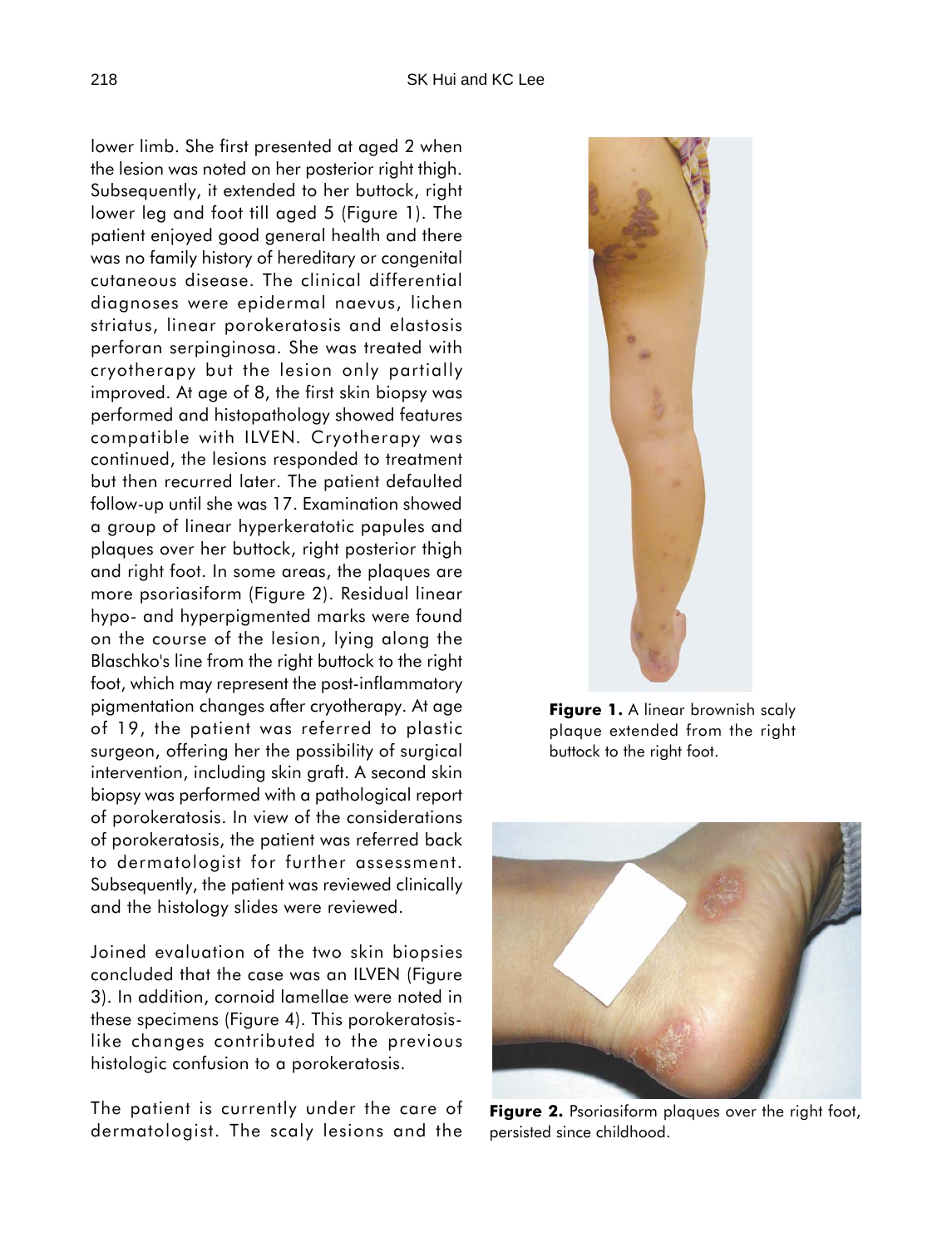associated pruritus were effectively eradicated by cryotherapy, however, frequent recurrence was expected. Other treatment modalities, such as topical calcipotriol, topical retinoids and CO<sub>2</sub> laser will be considered. Though ILVEN was the



**Figure 3.** Irregular psoriasiform change with superficial perivascular infiltrate. Note the scattered foci of parakeratosis alternating with orthokeratotic zones (H & E, Original magnification x 20).



**Figure 4.** Typical cornoid lamellae with a narrow zone of parakeratosis overlying region of keratinocyte degeneration in the epidermis, from the first biopsy specimen (H & E). Cornoid lamellation like area could be found in both biopsies specimens (H & E, Original magnification x 20).

diagnosis, screening test for systematic illness and immune-compromised conditions were arranged for the patient, as that would be for a patient with linear porokeratosis (see below).

## **Discussion**

ILVEN is also known as dermatitic epidermal naevus. Altman & Mehregan first described this condition using the name inflammatory linear verrucous epidermal naevus in 1971.<sup>1</sup> ILVEN is a variant of epidermal naevus. It presents as linear psoriasiform papules and plaques on an extremity, they commonly persists for years despite treatment.2 The definitive aetiology of ILVEN is not yet clear, but is considered to be related to the following aspects: 1) alteration of involucrin, which was increased in orthokeratotic area and decreased in parakeratotic area; 2) alteration of cytokines; 3) clonal deregulation of growth of keratinocytes and 4) somatic mosaicism.<sup>2,3</sup>

ILVEN usually appears in early childhood, but occasionally at birth or during adulthood. Seventy-five percent of patients have an onset before aged 5. It occurs equally in males and females, with no preference of sides of limbs. It presents as linear, erythematous and scaly papules coalescing to form a psoriasiform plaque, usually on a unilateral limb. The lesion typically follows the Blaschko's lines. Significant pruritus is common. ILVEN may show partial response to treatment, but usually recurs and persists, some may resolve spontaneously.4-6

Su reviewed 160 cases of epidermal naevi in 1982,<sup>7</sup> apart from the common type of epidermal naevus, nine variants were identified, including psoriasiform in cases of ILVEN and porokeratosis-like epidermal naevus. Two major histopathological changes were present in cases of ILVEN:7,8 1) psoriasiform changes, these included hyperkeratosis, parakeratosis,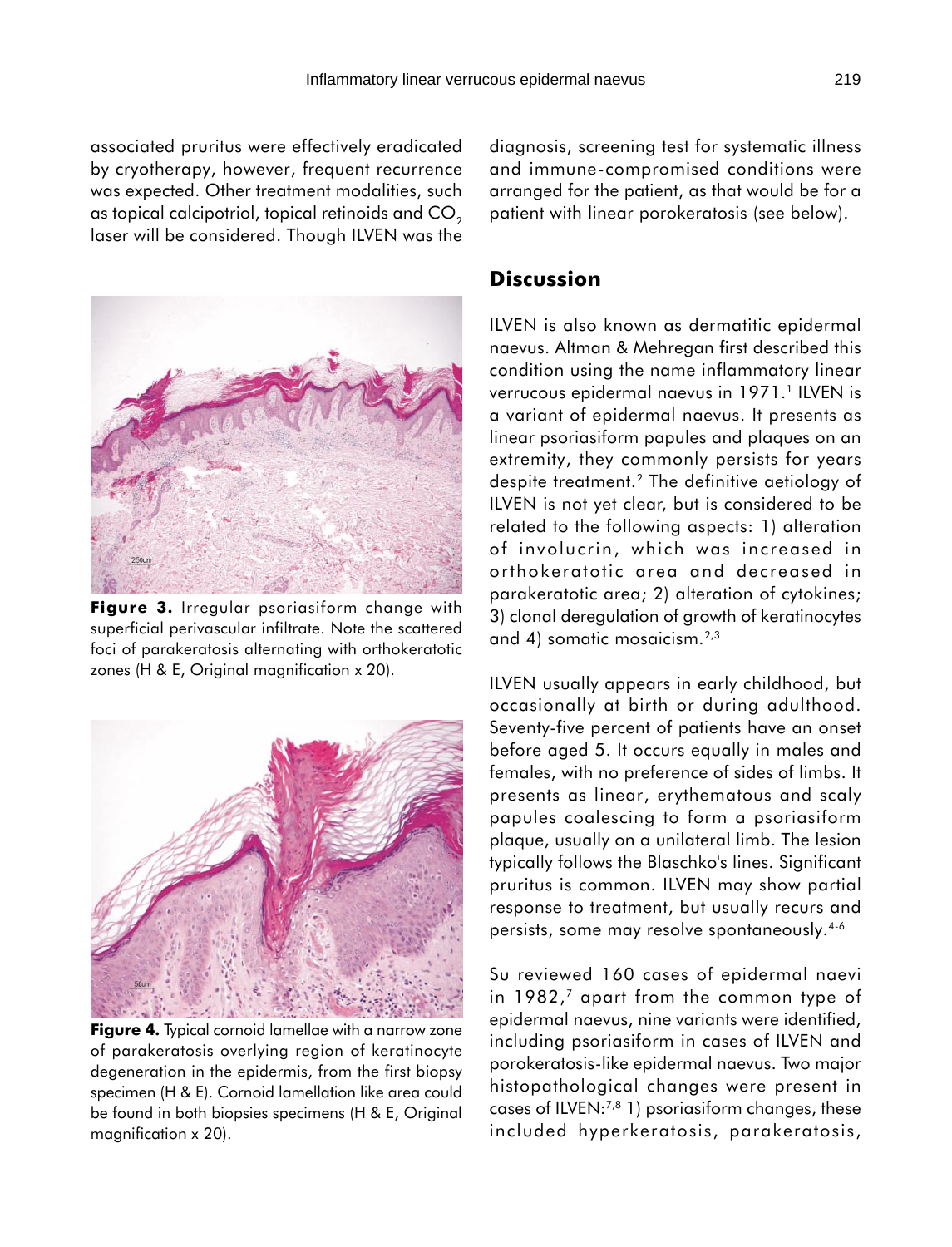acanthosis with thinned suprapapillary plates, tortuosity of the dermal capillaries and demal mononuclear cell infiltrates; 2) sharply demarcated alternated areas of parakeratosis and orthokeratosis. The parakeratotic areas are slightly raised, with agranulosis, whereas the orthokeratotic areas are slightly depressed with hypergranulosis.

For the diagnoses of ILVEN, the following dermatoses should be considered for differentiation:5-7 1) Linear psoriasis. It is considered to be extremely rare. The early onset in ILVEN and the positive family history in psoriasis may help to differentiate the two. There may be scattered lesions elsewhere on the skin in psoriasis. Quantitative immunochemistry studies with T-cell markers and markers for keratinization showed different patterns in these two conditions.9 2) Linear lichen planus. The pathological pattern of linear lichen planus is that of lichenoid dermatitis, the postinflammatory hyperpigmentation may be more prominent. 3) Lichen striatus. Lichen striatus is a self-limiting condition. It is not particularly itchy. The pathological pattern is lichenoid and/ or spongiotic dermatitis. Eighty percent of these patients are atopic. 4) Ichthyosiform naevus in CHILD syndrome. In its less complete form, the skin lesion may follow Blaschko's line, favouring body folds. Histological finding may include foam cell in papillary dermis (verruciform xanthoma). 5) Linear porokeratosis. ILVEN and linear porokeratosis share many features in common, ILVEN is commonly itchy, and presents as scaly erythaematous psoriasiform plaques; whereas in linear porokeratosis, the lesions are usually asymptomatic or only mildly itchy. They present as keratotic papules with raised borders, depressed and atrophic centres and longitudinal furrows. Histologically, a focus of parakeratosis with agranulosis (cornoid lamella) is typically found in porokeratosis; whereas in ILVEN, two major changes are present: i) psoriasiform dermatitis and ii) alternating areas of parakeratosis with agranulosis and orthokeratosis with hyperkeratosis. Despite all these discriminating features, porokeratosis-like changes are present in certain case of epidermal naevi.8 Further more, cornoid lamellation is by no means pathognomonic of porokeratosis, it can be found as an incidental phenomenon in a range of inflammatory, hyperplastic and neoplastic skin conditions.10

The treatment of ILVEN is difficult. Though surgical excision is curative, it is commonly associated with scarring. Treatment with dermabrasion or cryotherapy is commonly associated with recurrence by superficial procedures and scarring by deeper procedures.<sup>11</sup> Topical agents like calcipotriol, 5-fluorouracil and retinoids were reported to be effective in some patients.12-14 Laser therapy with  $CO<sub>2</sub>$  laser, Erbium-YAG ablation laser and 585 nm flashlamp-pumped pulsed dye laser also showed curative results in individual cases.<sup>15</sup>

The different management of linear porokeratosis makes the differential diagnosis from ILVEN significant. For cases of linear porokeratosis, there is: 1) A necessity of assessment of the immunity functions and systemic illness, as porokeratosis is associated with HIV infection, end-stage hepatic or renal diseases occasionally; and 2) A necessity of monitoring of malignant changes, since up to 7.5-11% of porokeratosis may have malignant changes, especially in extensive and long standing lesions of linear porokeratosis.

In summary, we reported a young Chinese lady who had a recalcitrant linear plaque over her right buttock and lower limb since infancy. The presence of cornoid lamellae caused an initial diagnostic confusion between ILVEN and linear porokeratosis. Clarification of these two conditions is of practical importance for these two conditions are different in aetiopathogenesis, management and outcome.